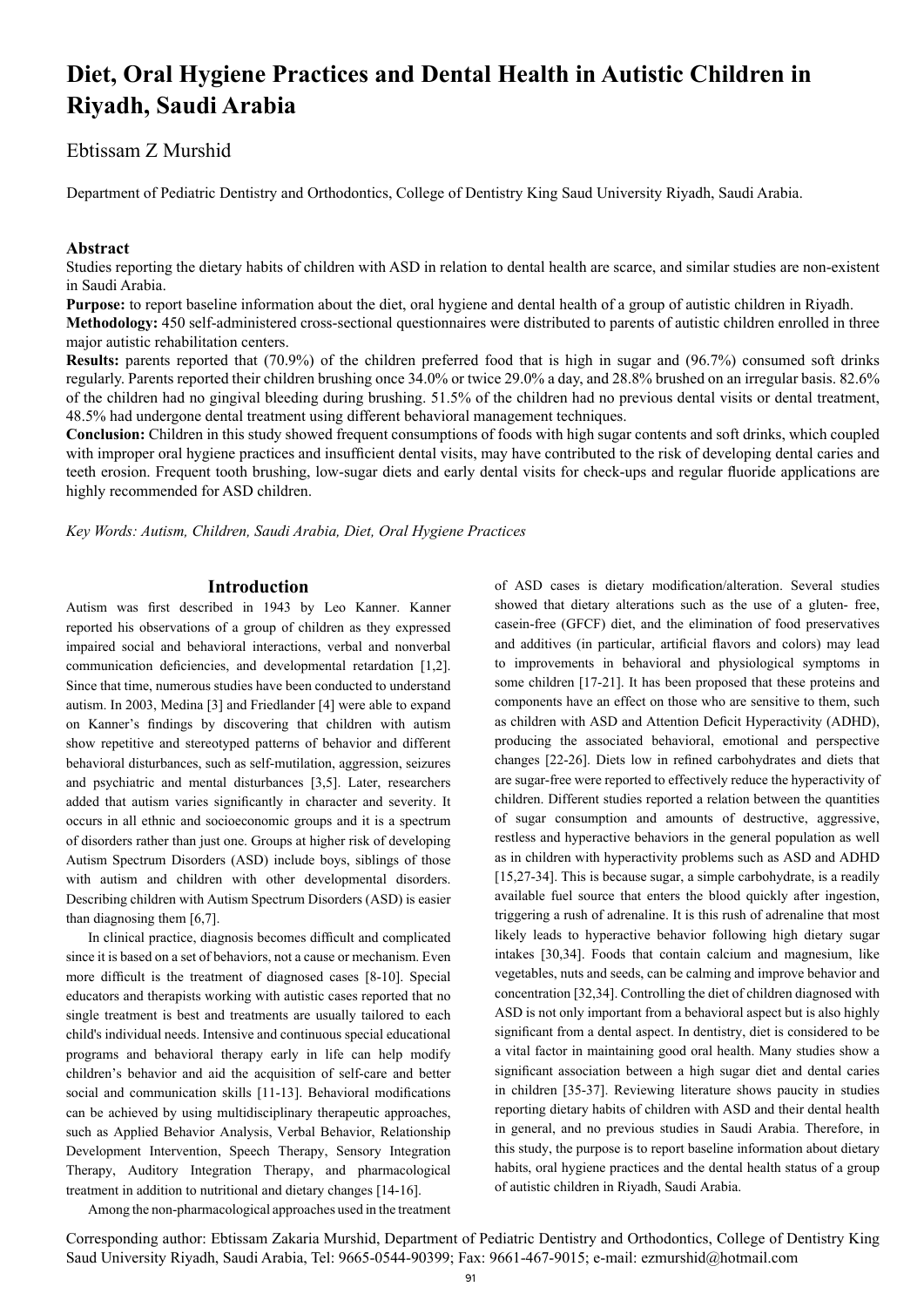# **Materials and Methods**

This study was approved by the Ethical Committee of Human Studies at King Saud University, College of Dentistry Research Center, and informed consent was obtained from the parents or legal guardians before the start of the study. A self-administered questionnaire was formulated in simple Arabic language and presented to a group of parents with autistic children visiting the dental school at King Saud University. Taking into consideration the comments of the pilot group of parents, a modified version of the questionnaire was distributed to three of the major autistic rehabilitation centers in Riyadh (the capital of Saudi Arabia). The centers were registered with the Saudi Autistic Society (SAS). Each center represents different areas of Riyadh (south, north and east). The authorities of each center were contacted and ethical approval was obtained before distributing the questionnaires to the parents of the autistic children enrolled in the three centers.

A cover letter of invitation to participate in the study was sent with the questionnaires. The letter included an explanation of the purpose, the importance of the study and a short introduction of the principal investigator. The questionnaires collected demographic information such as age, gender and the child's daily eating habits (such as the preferences and frequency of consuming sugary foods and soft drinks in addition to the number of snacks). Parents were also asked to answer questions regarding the oral health of the child, if they practiced regular tooth brushing, the frequency of brushing their children's teeth and if the child has/had any dental problems like bleeding gums or pain.

The total number of questionnaires distributed was 450. The copies were distributed taking in consideration the number of children enrolled in each center. Every family was assured of the confidentiality of the collected data and that the resultant information would be used only for the research purposes. The questionnaires were distributed to all the families with the help of the staff members working in the three selected centers during the month of May of 2012. All the answered questionnaires were collected by the author. The collected data was analyzed using Statistical Package for Social Sciences (SPSS) software for frequencies distribution of all variables in number and percentage.

#### **Results**

The total questionnaires distributed were 450 (200 copies to the North center, 150 to the East center and 100 to the South center according to the number of children enrolled in each center and the parents' initial agreement to enroll in the survey). A total of 344 questionnaires were returned with an overall response rate of 76.4%. The children were between the ages of 3 and 14 years old with 75.9% males and 24.1% females. The parents' responses showed that most of the children (70.9%) preferred foods that are high in sugar such as chocolate, candy, cookies, cakes and different Arabic deserts. Only 29.1% of the children did not consume high-sugar foods. The results of the parents' responses regarding their children's sugary food consumption rates showed that 20.1% of the children were consuming foods high in sugar once a day, 25.9% were consuming at least two servings of sweet snacks per day, and 14.2% were consuming sweet snacks on an irregular basis, while 10.8% of the children were allowed to have sweet snacks 3 times or more per day. Only 27.9% of the children do not consume sweet foods (*Table 1*).

Soft drink consumption by the children was reported by almost all of the parents (96.7%). Only 1.5% of the parents never served soft

drinks to their children and 1.7% didn't answer or didn't know. One third (30.2%) of the children consumed soft drinks on an irregular basis. The rest of the children were consuming soft drinks either once a day (21.2%), twice a day (33.4%) or 3 times or more per day (11.9%) (*Table 1*).

The children's consumption of non-sweet snacks (sandwiches, salads, crackers, etc..) between regular meals was reported by 28.8% of the parents as sometimes and more than a quarter (26.2%) of the parents as once. 31.7% reported as twice, and 7.8% reported as 3 times or more per day. Only 19 (5.5%) of the responding parents did not know (*Table 1*).

The parents' responses in regards to their children's oral hygiene practices show that, almost one-third of the parents (32.6%) reported their children either did not practice tooth brushing (3.8%) or brushed on an irregular basis (28.8%). The rest of the children reported brushing once or twice a day, 34.0% and 29.0% respectively. Only 4.4% of the children brushed 3 times or more. Regarding the oral health conditions of the children as described by the parents, results showed that 82.6% of the children had no gingival bleeding during brushing and only 17.4% had gingival bleeding according to their parents' responses. Reviewing the parents' responses to the questions regarding dental experience indicated that more than half of the children (51.5%) had no previous dental experiences, treatments or visits. Whereas, 48.5% of the children had dental problems and had been treated (*Table 2*). Parents were asked to choose the dental treatment to be received by their children and the methods of treatments. The results showed that 7.8% of the children needed only full mouth prophylaxis and topical fluoride application, and 3.7% needed further treatment like fissure sealants (FS) and preventive resin restorations (PRR). More dental treatment was received by 10.1% of the children using nitrous oxide. About 25% of the children received treatment under General anesthesia due to extensive dental treatment needs.

#### **Discussion**

The need for obtaining baseline information regarding the dental health of children with Autism/Autistic Spectrum Disorders (ASD) in Saudi Arabia is becoming essential. Literature shows paucity in studies reporting autistic children's health in general and their dental health specifically. The focus of this study was to collect information on a group of autistic children in the capital of the kingdom providing data regarding diet, behavior, oral hygiene practices and dental needs of that group of children to help policy makers in designing effective oral health educational programs specifically for children with ASD and similar disabilities.

The decision to choose three different centers was based on the desire to accumulate information from different areas of the city and different socioeconomic areas of this large city. Riyadh is the capital and the largest city of Saudi Arabia. It includes the majority of the autism rehabilitation centers according to the SAS website. Questionnaires were formulated in simple Arabic and designed with multiple choice answers which could be answered in few minutes. The cooperation and enthusiasm of the staff in the three selected centers had a great effect on the response rate of the parents.

The children's preference of sweet and high-sugar foods was reported by most parents in this study. The high frequency of sweet food consumption was similar to other studies conducted in healthy children in Saudi Arabia [38-41]. Similar findings of preferences for sweet food among children with ASD were reported from Saudi Arabia and other parts of the world [42-44].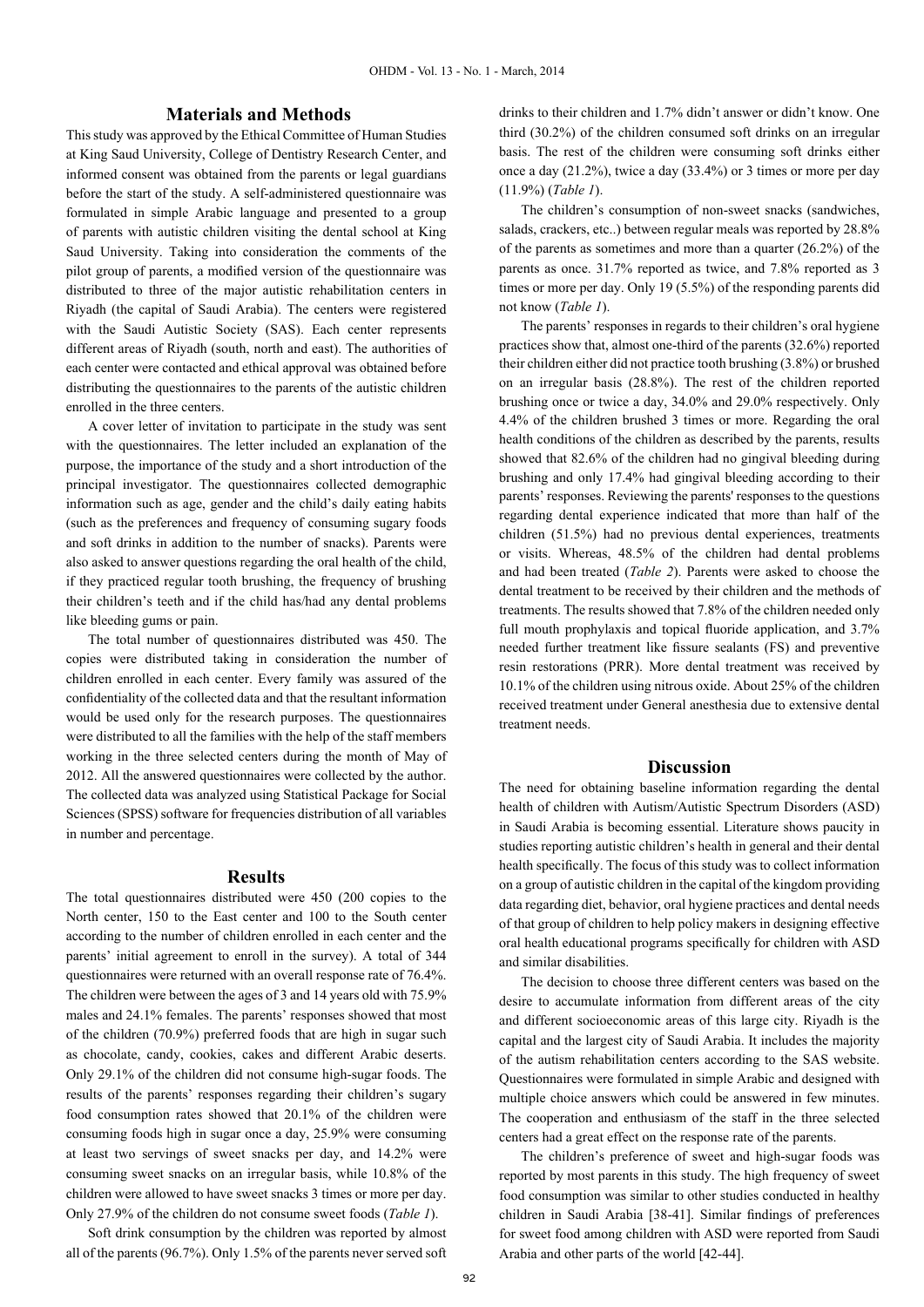#### OHDM - Vol. 13 - No. 1 - March, 2014

| <b>Questions</b>                                                 | Frequency      | Percentage |
|------------------------------------------------------------------|----------------|------------|
| Does your child prefer sweet food?                               |                |            |
| Yes                                                              | 244            | 70.9       |
| No                                                               | 100            | 29.1       |
| How many times does your child consume sweet food per day?       |                |            |
| Never                                                            | 96             | 27.9       |
| Sometimes                                                        | 49             | 14.2       |
| once/day                                                         | 69             | 20.1       |
| twice/day                                                        | 89             | 25.9       |
| 3 times+                                                         | 37             | 10.8       |
| Don't Know/ missing answer                                       | $\overline{4}$ | 1.2        |
| How many times does your child consume soft drinks per day?      |                |            |
| Never                                                            | 5              | 1.5        |
| Sometimes                                                        | 104            | 30.2       |
| once/day                                                         | 73             | 21.2       |
| twice/day                                                        | 115            | 33.4       |
| 3 times+                                                         | 41             | 11.9       |
| Don't Know/ missing answer                                       | 6              | 1.7        |
| How many times does your child consume non-sweet snacks per day? |                |            |
| Sometimes                                                        | 99             | 28.8       |
| once/day                                                         | 90             | 26.2       |
| twice/day                                                        | 109            | 31.7       |
| 3 times+                                                         | 27             | 7.8        |
| Don't Know/ missing answer                                       | 19             | 5.5        |

*Table 2. Distribution of participants according to their children's oral hygiene practices and dental experiences (N=344).*

| <b>Questions</b>                                                                                                                                                    | Frequency | Percentage |
|---------------------------------------------------------------------------------------------------------------------------------------------------------------------|-----------|------------|
| How many times does your child practice tooth brushing                                                                                                              |           |            |
| Never                                                                                                                                                               |           | 3.8        |
| not regularly                                                                                                                                                       |           | 28.8       |
| once/day                                                                                                                                                            |           | 34.0       |
| 2per day                                                                                                                                                            |           | 29.0       |
| $>3$ per day                                                                                                                                                        |           | 4.4        |
| Does your child have any gum bleeding during brushing?                                                                                                              |           |            |
| No.                                                                                                                                                                 | 284       | 82.6       |
| Yes                                                                                                                                                                 |           | 17.4       |
| Does your child had any dental pain or dental problems/ dental visits                                                                                               |           |            |
| No (history of dental pain or dental visits)                                                                                                                        |           | 51.5%      |
| Yes (history of dental visits)                                                                                                                                      |           | 48.5%      |
| Child visit dental clinic for check up, prophylaxis and Fluoride application was done in a regular clinic                                                           |           | 7.8%       |
| Child was co-operative and different dental treatment (e.g. Fissure sealants, Preventive Resin Restoration.) was<br>done in the clinic using Tell–Show-Do technique |           | 3.7%       |
| Child was un-cooperative and simple fillings were done using Nitrous -Oxide                                                                                         |           | 10.1%      |
| Child was un co-operative and needs extensive dental treatment under general anesthesia                                                                             |           | 24.7%      |
| Missing answer                                                                                                                                                      |           | $2.0\%$    |

The parents' responses showed a high consumption level of carbonated soft drinks by their children. Almost all children frequently consumed soft drinks. Similar findings were found among regular school children in Saudi Arabia [36,39,45,46]. A review of the literature shows no published data to compare regarding soft drink consumption in children with ASD in the kingdom.

The frequency of consuming snacks between meals was found to be high in this group of children. The consumption of multiple snacks during the day is capable of changing the salivary pH level in the oral cavity. Sugar and other fermentable carbohydrates, after being hydrolyzed by salivary amylase, provide substrate for the actions of oral bacteria, which in turn lower plaque levels and salivary pH. The resultant action is the beginning of tooth demineralization and cavity production [47,48]. Many factors can affect the caries process, including the form and texture of foods or fluids, the duration of exposure, nutrient composition, sequence and frequency of eating, salivary flow, presence of buffers, and oral hygiene status. Studies have confirmed the direct relation between intake of dietary sugars and dental caries across the life span [47-50]. The frequency of snack consumption by ASD children in this study put them at high risk of developing dental caries. If we add frequent and high consumption of soft drinks and sugary foods, the risk is likely higher.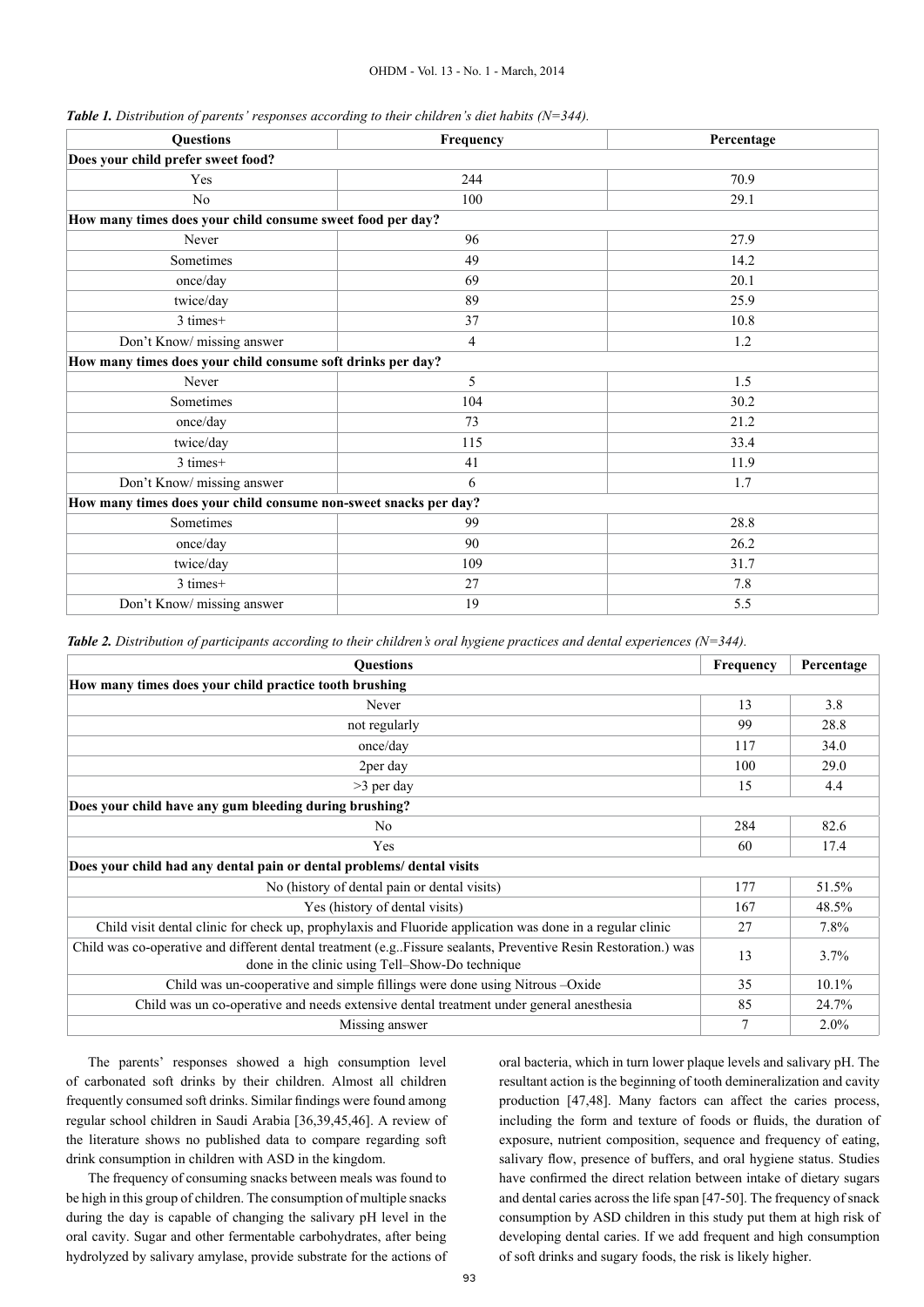In this study, parents' responses towards the frequency of tooth brushing were admirable if we take into consideration the behavior and poor motor skills of some ASD children, which made tooth brushing a challenge to their parents. Repeating the procedure daily can make the situation overwhelming. The continuous daily brushing may be an explanation for the low percentages of gingival bleeding during brushing according to the parents' responses. This indicates that this group of children may not have severe gingivitis. Only a very small number of individuals did not practice brushing at all. A similar positive attitude of Saudi parents in regards to oral hygiene practices was found in children with other disabilities and international parents of autistic children [51-54]. Other studies reported mild to severe gingival inflammation in their autistic groups [55-57]. This can be related to differences in the participating groups' ages, effects of medications used and complaints with tooth brushing.

The large number of children that had not been previously subjected to dental visits can possibly be explained by lower dental caries rates according to their parents' reports. Data from previous studies conducted in children with ASD shows lower caries rates or no significant differences in comparison to healthy children [42,51,52,56,57,59-63]. Accordingly, it is possible that the parents in this study didn't observe any signs of dental problems in their children, and were not encouraged to seek dental visits. Results of other studies conducted in Riyadh, but with children with different disabilities, showed that parents seek dental treatment for their children only at signs of pain or dental problems [52,53]. In addition, the decreased pain sensitivity and higher pain tolerances of the ASD children could be another reason for not visiting the dental clinic. It has been published that the pain tolerance or expression in children with ASD is different from the healthy children and hard to differentiate [56-60]. The results of the number of children with no previous history of dental visits in this study supported with a previous study in 2011 where 53.7% of the children hadn't visited a dental clinic before for a variety of reasons. The absence of dental pain or complaint was reported by a large number of parents as a reason for not visiting the dentist [58].

The other half of the children who had the chance to visit the dental clinic were there for different reasons such as checkups, preventive measures and other types of dental treatment. As expected, different behavioral management techniques were used to control the behavior of the children during the dental procedures. Reviewing the number of children receiving simple dental fillings or other extensive dental treatment represented approximately one third of the study group, which can be considered as an endorsement of other reported studies of low dental caries rate in ASD children.

The results of this study and other similar studies should be carefully analyzed before reaching any definitive conclusions.

#### **References**

1. Kanner L. Autistic disturbances of affective contact. *Nervous Child*. 1943; **2**: 217-250.

2. Kanner L. Early infantile autism. *Journal of Pediatrics*.1994; **25**: 211-217.

3. Medina AC, Sogbe R, Gomez-Rey Am, Mata M. Factitial oral lesions in an autistic paediatric patient. *International Journal of Paediatric Dentistry*. 2003; **13**:130-137.

4. Friedlander AH, Mahler ME, Paterno VI,Yagiela JA. The pathophysiology, medical management and dental implications of autism. *Journal of California Dental Association*. 2003; **31**:

Parents' responses in this study were self-reported. If we take into consideration that some ASD children may not have had the ability to communicate that something is painful, they may have expressed it as negative behavior. Other children may talk about discomfort, but can't articulate where they feel the pain. This is especially important in children with ASD show an increased threshold to tolerating major pain [65,66]. In addition, the general assumption that the children had low caries rates was largely inaccurate, because only one half of the parents had the chance to visit and report their experiences in the pediatric dental clinic. It is possible that the other half of children could have had higher, similar, or lower dental caries rates. However, while the parents' feedback was vital to our investigation, their reporting alone was insufficient in providing the data we needed. Additional clinical assessing ASD children's dental needs should be conducted in Saudi Arabia to provide sufficient evidence of their oral health status.

#### **Conclusions**

The results of this study show that most of the children preferred to consume a diet high in sugar and frequent snacks, which put them at higher risk of developing dental caries. According to the parents report, a large number of children in this study didn't show signs of dental pain or dental problems, which could be due to decreased pain sensitivity and higher pain tolerances or probably due to low dental caries rate. Almost half of the children in the study had the chance to visit the dental clinic for different types of preventive measures and dental treatments.

#### **Recommendations**

It is important for parents to know the possible harmful effects of the frequent consumption of cariogenic food and soft drinks, as the children are exposed to risk factors of developing dental caries and teeth erosion.

Frequent tooth brushing, regular dental visits and fluoride application are highly recommended for parents to follow as preventive measures. A gradual and slow exposure of children to the dental office and staff is highly recommended in young age to train children to accept dental treatment and to avoid unanticipated behavior.

#### **Acknowledgments**

The author would like to thank all the staff members and the directors of the three following centers for their help in distributing and collecting the questionnaires. The mother of prince Faisal Bin Fahad Center for Autism, a special academy for special needs and the brotherhood center. The author would like to thank also Mr. Ibrahim AL-Hassan for his help with data entry and analysis.

681,682,684, 686-691.

5. Gomez-Rey Am, Mata M. Medina AC, Sogbe R. Factitial oral lesions in an autistic paediatric patient. *International Journal of Paediatric Dentistry*. 2003; **13**: 130-137.

6. Friedlander AH, Mahler ME, Paterno VI and Yagiela JA. The neuropathology, medical management and dental implications of autism. *The Journal of American Dental Association*. 2006; **137**: 1517-1527.

7. Freitag CM. The genetics of autistic disorders and its clinical relevance: a review of the literature. *Journal of Molecular Psychiatry*. 2007; **12**: 2–22.

8. Filipek PA, Accardo PJ, Baranek GT. The screening and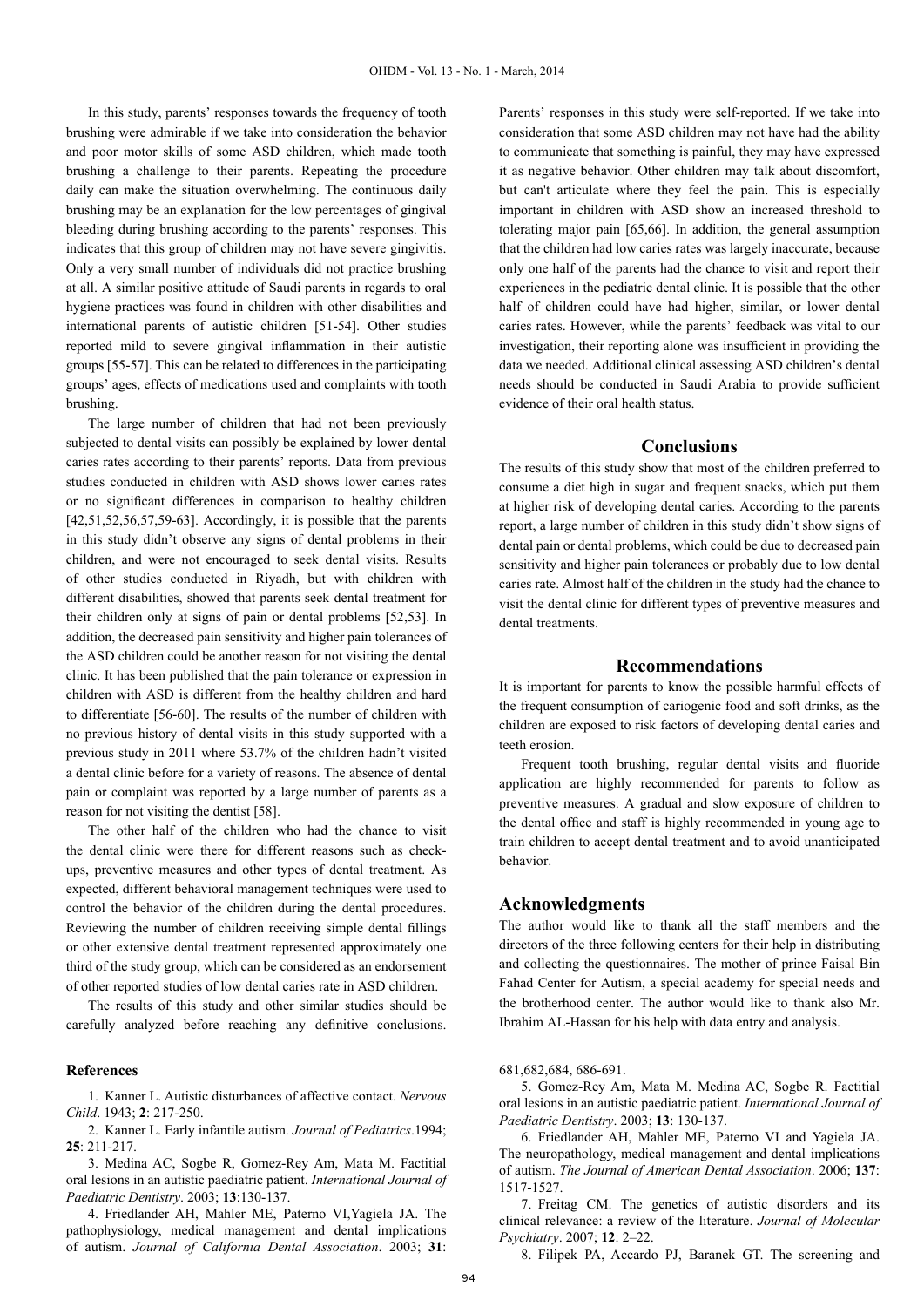diagnosis of autistic spectrum disorders. *Journal of Autism and Developmental Disorders*. 1999; **29**: 439–484.

9. London E. The role of the neurobiologist in redefining the diagnosis of autism. *Brain Pathology*. 2007; **17**: 408–411.

10. Dover CJ, Le Couteur. How to diagnose autism. *Archives of Disease in Childhood*. 2007; **92**: 540–545.

11. Shreck KA, Metz B, Mulick JA, Smith A. Making it fit: A Provocative Look at Models of Early Intensive Behavioral Intervention for Children with Autism. *The Behavior Analyst Today*. 2000; **1**: 27-32.

12. Delmolino L, Weiss MJ. The Relationship between Early Learning Rates and Treatment Outcome for Children with Autism Receiving Intensive Home-Based Applied Behavior Analysis. *The Behavior Analyst Today*. 2006; **7**: 96–105

13. Myers SM, Johnson CP. Management of children with autism spectrum disorders. *Pediatrics*. 2007; **120**: 1162–1182.

14. Prinz RJ, Roberts WA, Hantman E. Dietary correlates of hyperactive behavior in children. *Journal of Consulting and Clinical Psychology*. 1980; **48**: 760-769.

15. Prinz RJ et al. Sugar consumption correlates significantly with observed restlessness and destructive-aggressive behavior. *Journal of Behavioral Ecology*. 1981; **2**: 1.

16. Herbert MR. Contributions of the environment and environmentally vulnerable physiology to autism spectrum disorders. *Current Opinion in Neurology*. 2010; **23**: 103-110.

17. Knivsberg AM, Reichelt KL, Hoien T, Nodland M. A randomized, controlled study of dietary intervention in autistic syndromes. *Nutritional Neuroscience*. 2002; **5**: 251–261.

18. Levy SE, Mandell DS, Merhar S, Ittenbach RF,Pinto-Martin JA. Use of complementary and alternative medicine among children recently diagnosed with autistic spectrum disorder. *Journal of Developmental and Behavioral Pediatrics*. 2003; **24**: 418-423.

19. Wong HH, Smith RG. Patterns of complementary and alternative medical therapy use in children diagnosed with autism spectrum disorders. *Journal of Autism and Developmental Disorders*. 2006; **36**: 901-909.

20. Patel K, Curtis L. A comprehensive approach to treating autism and attention-deficit hyperactivity disorder: A pre-pilot study. *Journal of Alternative and Complementary Medicine*. 2007; **13**: 1091–1097.

21. Millward C, Ferriter M, Calver S, Connell-Jones G. Gluten and casein-free diets for autistic spectrum disorder. *Cochrane Database of Systematic Reviews*. 2008: CD003498.

22. Reichelt KL, Knivsberg A, Lind G, Nodland M. Probable etiology and possible treatment of childhood autism. *Brain Dysfunction*. 1991; **4**: 308-319.

23. Whiteley P, Rodgers J, Shattock P. Feeding patterns in autism. *Autism*. 2000; **4**: 207-211.

24. Bateman B, Hutchinson E, Warner JO et al. The effects of a double blind, placebo controlled, artificial food colourings and benzoate preservative challenge on hyperactivity in a general population sample of preschool children. *Archives of Disease in Childhood*. 2004; **89**: 506–511.

25. Schab DW, Trinh NT. Do Artificial Food Colors Promote Hyperactivity in Children with Hyperactive Syndromes? A Meta-Analysis of Double-Blind Placebo-Controlled Trials. *Journal of Developmental & Behavioral Pediatrics*. 2004; **25**: 423–434.

26. Sinn N. Nutritional and dietary influences on attention deficit hyperactivity disorder. *Nutrition Reviews*. 2008; **66**: 558-568.

27. Shannon WR. Neuropathic manifestations in infants and children as a result of anaphylactic reactions to foods contained in their diet. *Amercian Journal of Disease of Children*. 1922; **24**: 89-94.

28. Feingold B. Hyperkinesis and learning disabilities linked to artificial food colors and flavors. *American Journal of Nursing*. 1975; **5**: 797–803.

29. Prinz RJ et al. Sugar consumption correlates significantly with observed restlessness and destructive-aggressive behavior. *Journal of Behavioral Ecology*. 1981; **2**:1.

30. Wolraich ML, Wilson DB, White JW. The effect of sugar on

behavior or cognition in children. A meta-analysis. *Journal of the American Medical Association*. 1995; **274**: 1617-1621.

31. Rapp D. Does diet affect hyperactivity? *Journal of Learning Disabilities*. 1979; **12**: 42-50.

32. Kaplan BJ, McNicol J, Conte RA, Moghadam HK. Dietary replacement in preschool-aged hyperactive boys. *Pediatrics*.1989; **83**: 7–17.

33. Boris M, Mandel FS. Foods and additives are common causes of the attention-deficit hyperactivity disorder in children. *Annals of Allergy, Asthma and Immunology*. 1994; **72**: 462-468.

34. Schnoll R, Burshteyn D, Cea-Aravena J. Nutrition in the treatment of attention deficit hyperactivity disorder: A neglected but important aspect. *Journal for Applied Psychophysiology and Biofeedback*. 2003; **28**: 63-75.

35. Gibson S, Williams S. Dental caries in pre-school children: associations with social class, tooth brushing habit and consumption of sugars and sugar-containing foods. *Caries Research*.1999; **33**: 101–113.

36. Al-Malik MI, Bedi R, Holt RD. The relationship between erosion, caries and rampant caries and dietary habits in preschool children in Saudi Arabia. *International Journal of Paediatric Dentistry*. 2001; **11**: 430–439.

37. Sohn BA, Burt MR. Sowers Carbonated Soft Drinks and Dental Caries in the Primary Dentition. *Journal of Dental Research*. 2006; **85**: 262-266.

38. Akpata ES, Al-Shammery Arm,Saeed HI. Dental caries, sugar consumption and restorative dental care in 12–13-year-old children in Riyadh, Saudi Arabia. *Community Dentistry and Oral Epidemiology*.1992; **20**: 343–346.

39. Al Ghanim NA, Adenubi JO, Wyne AA, Khan NB. Caries prediction model in pre-school children in Riyadh, Saudi Arabia. *International Journal of Pediatric Dentistry.*1998; **8**: 115–122.

40. Al-Tamimi S, Peterson P. Oral health situation of school children, mothers and schoolteachers in Saudi Arabia. *International Dental Journal*.1998; **48**: 180–186.

41. Al-Sadhan SA. Oral health practices and dietary habits of intermediate school children in Riyadh, Saudi Arabia. *Saudi Dental Journal*. 2003; **15**: 81-87.

42. Al-Khadra TA. Prevalence of dental caries and oral hygiene status among autistic children in Riyadh, Saudi Arabia. *Egyptian Dental Journal*. 2011; **57**: 1299.

43. O'Brien G,Whitehouse AM. A psychiatric study of deviant eating behavior among mentally handicapped adults. *British Journal of Psychiatry*. 1990; **157**: 281-284.

44. Klein U, Nowak AJ. Characteristics of patients with autistic disorder (AD) presenting for dental treatment a survey and chart review. *Special Care in Dentistry*. 1999; **19**: 200-207.

45. Al-Majed I, Maguire A, Murray JJ. Risk factors for dental erosion in 5–6 year old and 12–14 year old boys in Saudi Arabia. *Community Dentistry and Oral Epidemiology*. 2002; **30**: 38–46.

46. Madani KA, Jambi HA, Bin Sadiq BM, Malky SA, Salah MK. Factors associated with soft drink consumption in school-aged girls in Saudi Arabia. *International Journal of Food Safety, Nutrition and Public Health*. 2008; **1**: 150–158.

47. Keyes PH, Jordan HV. Factors influencing initiation, transmission and inhibition of dental caries. In: Mechanisms of hard tissue destruction. Harris RJ (Editor). New York: Academic Press.  $1963 \cdot 261 - 283$ 

48. Johnson DA. Effects of diet and nutrition on saliva composition. In: *Cariology for the nineties*. Bowen WH, Tabka LA (Editors). Rochester, NY: University of Rochester Press. 1993; 367–381.

49. Milosevic A, Kelly M, McClean A. Sports supplement drinks and dental health in competitive swimmers and cyclists. *British Dental Journal*. 1997; **182**: 303–308.

50. American Dietetic Association. Position paper: nutrition and oral health. *Journal of American Dietetic Association*. 2003; **5**: 615–625.

51. Adenubi JO, Martinez JN. Dental Health Care at the